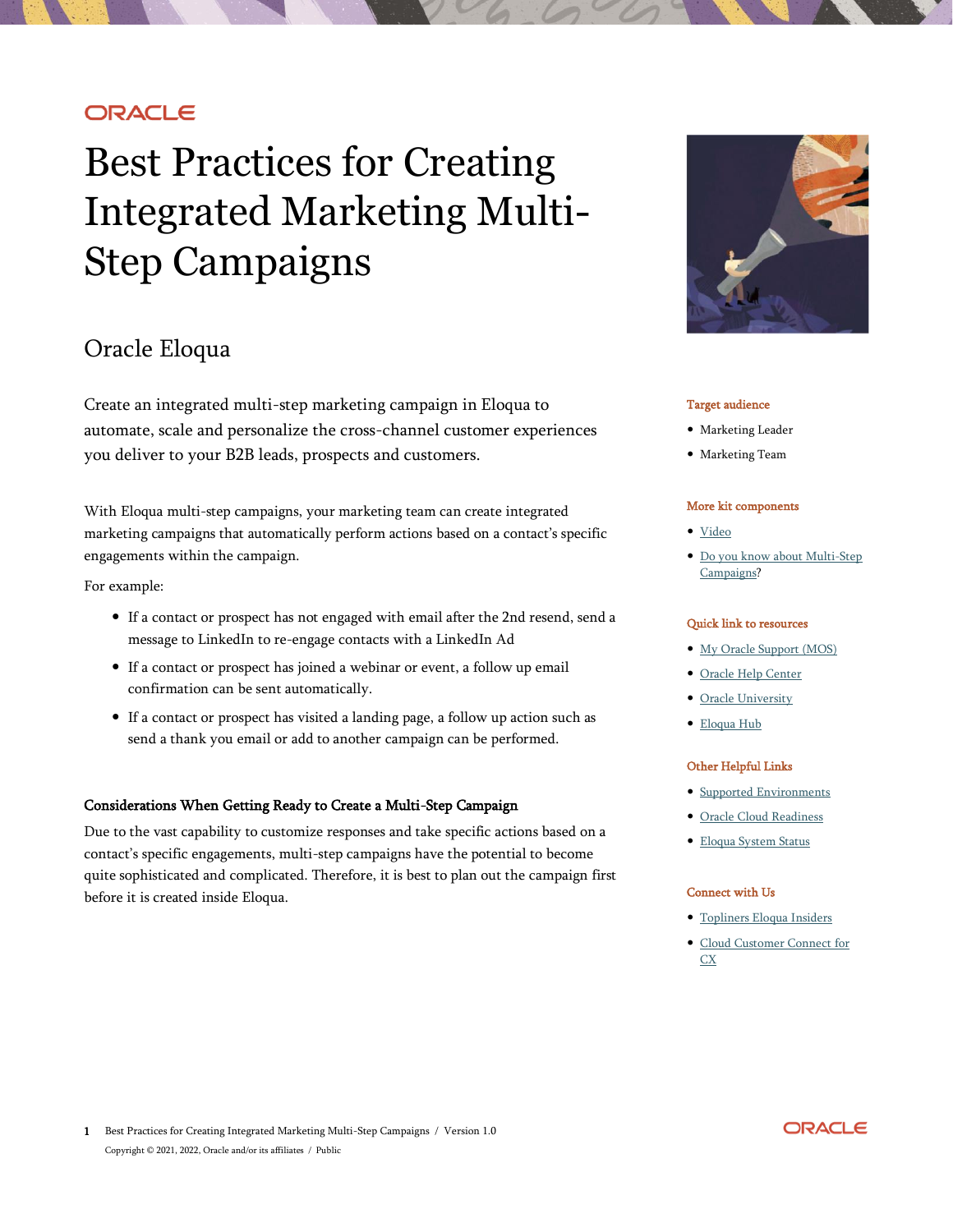# Pre-planning Checklist

#### Plan Your Campaign

Take the time to document your campaign goals, target audience, key messages, and identify the appropriate channels to reach your audience. Collaborate with other team members and align on the purpose and design.

Use Eloqua's campaign canvas to storyboard and once finished, you can use this as your campaign template.

If you're not sure where to start, check out this [storyboard example](https://blog.highstreetit.com/quick-tip-storyboarding-a-multi-step-marketing-campaign-is-critical-in-eloqua-student-engagement-cloud) and have a look at the [Best Practices templates](https://docs.oracle.com/en/cloud/saas/marketing/eloqua-user/Help/TemplateChoosers/TemplateChoosers.htm) [provided w](https://docs.oracle.com/en/cloud/saas/marketing/eloqua-user/Help/TemplateChoosers/TemplateChoosers.htm)ithin Oracle Eloqua.

#### Create all Campaign Assets

Once you have a plan, create all the necessary campaign assets (emails, forms, landing pages) in Eloqua. You can then easily add the assets to the campaign canvas and connect them to create your multi-step campaign flow. See the [Assets](https://docs.oracle.com/en/cloud/saas/marketing/eloqua-user/Help/ExploreAssetsLP.htm) topic for [more in](https://docs.oracle.com/en/cloud/saas/marketing/eloqua-user/Help/ExploreAssetsLP.htm)formation.

#### Add Forms and Landing Pages to Campaign Canvas for Future Reporting

In order to report on all activities on the form and the landing page resulting from your campaign, be sure to add them to the campaign canvas. This allows you to attribute form submits and page visits back to the campaign. See the Campaign [Canvas Elements](https://docs.oracle.com/en/cloud/saas/marketing/eloqua-user/Help/Campaigns/CampaignCanvasElements/CampaignCanvasElements.htm) [topic for more details](https://docs.oracle.com/en/cloud/saas/marketing/eloqua-user/Help/Campaigns/CampaignCanvasElements/CampaignCanvasElements.htm).

You can make changes even after activating the campaign. Just deactivate the campaign and make the required changes. For more information, see the [Activating Multi-Step Campaigns](https://docs.oracle.com/en/cloud/saas/marketing/eloqua-user/Help/Campaigns/Tasks/ActivatingAndDeactivatingCampaigns.htm) and [About Deactivating Campaigns And Oracle Eloqua's](https://docs.oracle.com/en/cloud/saas/marketing/eloqua-user/Help/Campaigns/Tasks/ActivatingAndDeactivatingCampaigns.htm#DeactivatingCampaigns)  [Retention Policy](https://docs.oracle.com/en/cloud/saas/marketing/eloqua-user/Help/Campaigns/Tasks/ActivatingAndDeactivatingCampaigns.htm#DeactivatingCampaigns) topics.

### Campaign Execution Best Practices

#### $\Box$  Test Before Activating

Before activating your campaign, plan to test it first. This will catch typos, broken links, and ensure you're sending the right emails in your campaign flow.

#### $\Box$  Include A/B Testing

A/B testing is one of the easiest ways to increase conversion rates and learn more about your audience. Plan to test various elements in your campaign by identifying which elements to test. For example, you could create multiple content elements like subject lines, headlines, calls to action, or plan for different design elements like color choice, button design, and so on. See the  $A/B$  Testing Campaigns topic fo[r more details.](https://docs.oracle.com/en/cloud/saas/marketing/eloqua-user/Help/Campaigns/ABTesting/ABTestingEmailCampaigns.htm)

#### Creating a Multi-Step Campaign in Eloqua

Create a multi-step campaign as follows:

- 1. Navigate to Orchestration, then click Campaigns.
- 2. Click Create a Multi-Step Campaign.
- 3. Select a template or use the blank campaign.
- 4. Start building out the workflow of your multi-step campaign.

See the [Creating Multi-Step Campaigns](https://docs.oracle.com/en/cloud/saas/marketing/eloqua-user/Help/Campaigns/Tasks/CreatingMultiStepCampaigns.htm) topic for step-by-step instructions.

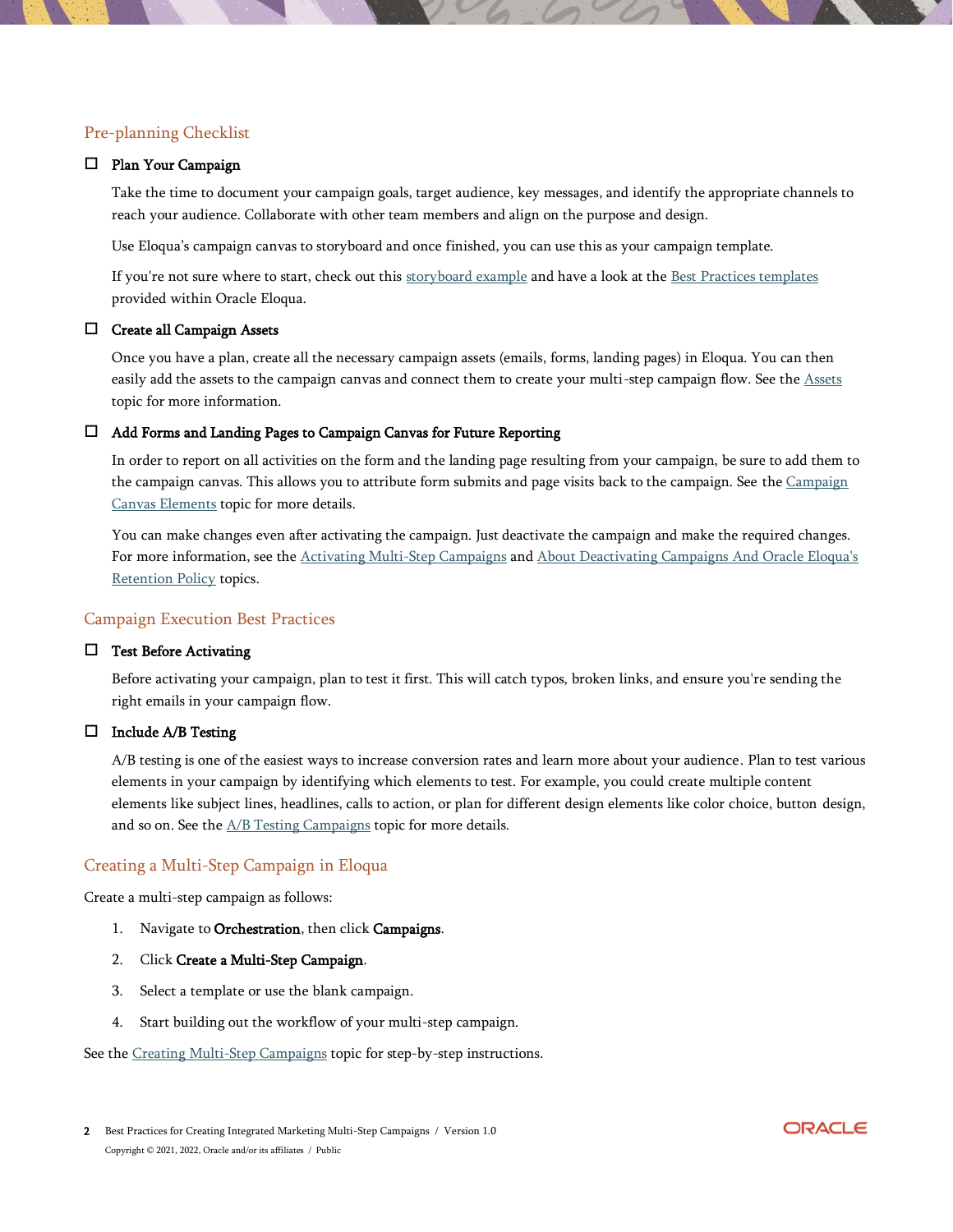## Testing Campaign Before Activation

#### $\Box$  Test your campaign and the campaign assets thoroughly

For example, send test emails, preview landing pages, and submit forms associated with the campaign.

You cannot make changes to it while it is activated. You will have to deactivate the campaign to make changes.

#### $\Box$  Set up a test audience:

- 1. Create a segment with a title that indicates it is your audience of contacts that will receive test emails or campaigns. For example, Email Test Audience.
- 2. To the segment, add the contacts who will receive the test email.
- 3. Use the segment to send a test email.

# Activating the Multi-Step Campaign

- Activate a multi-step campaign now or schedule it to start later.
- $\Box$  To activate the campaign, you must specify how long you want the campaign to run.

After the campaign ends, the following changes occur:

- Oracle Eloqua deactivates the campaign and the status changes to COMPLETED.
- The campaign becomes read-only and you cannot reactivate the campaign, add contacts to it, or modify any settings. If you want to reuse the campaign, you can copy it.
- Oracle Eloqua removes all contacts who were members of a campaign element, and the contacts exit the campaign.
- Oracle Eloqua continues to track all campaign activity for 12 months after the campaign end date. If a contact opens an email, submits a form, or performs other campaign-related activities, Oracle Eloqua captures those actions, and you can report on them.

See the **[Activating Multi-Step Campaigns](https://docs.oracle.com/en/cloud/saas/marketing/eloqua-user/Help/Campaigns/Tasks/ActivatingAndDeactivatingCampaigns.htm)** topic for step-by-step instructions.

#### Resources

- [Marketing Automation 101 Best Practices Guide](https://www.oracle.com/a/ocom/resources/marketing-automation-101-bp-guide.pdf)
- [Eloqua Orchestration Campaigns Guide](https://docs.oracle.com/en/cloud/saas/marketing/eloqua-user/Help/Campaigns/Campaigns.htm)
- [Eloqua Campaigns User Guide](https://docs.oracle.com/en/cloud/saas/marketing/eloqua-user/pdf/OracleEloqua_Campaigns_UserGuide.pdf)